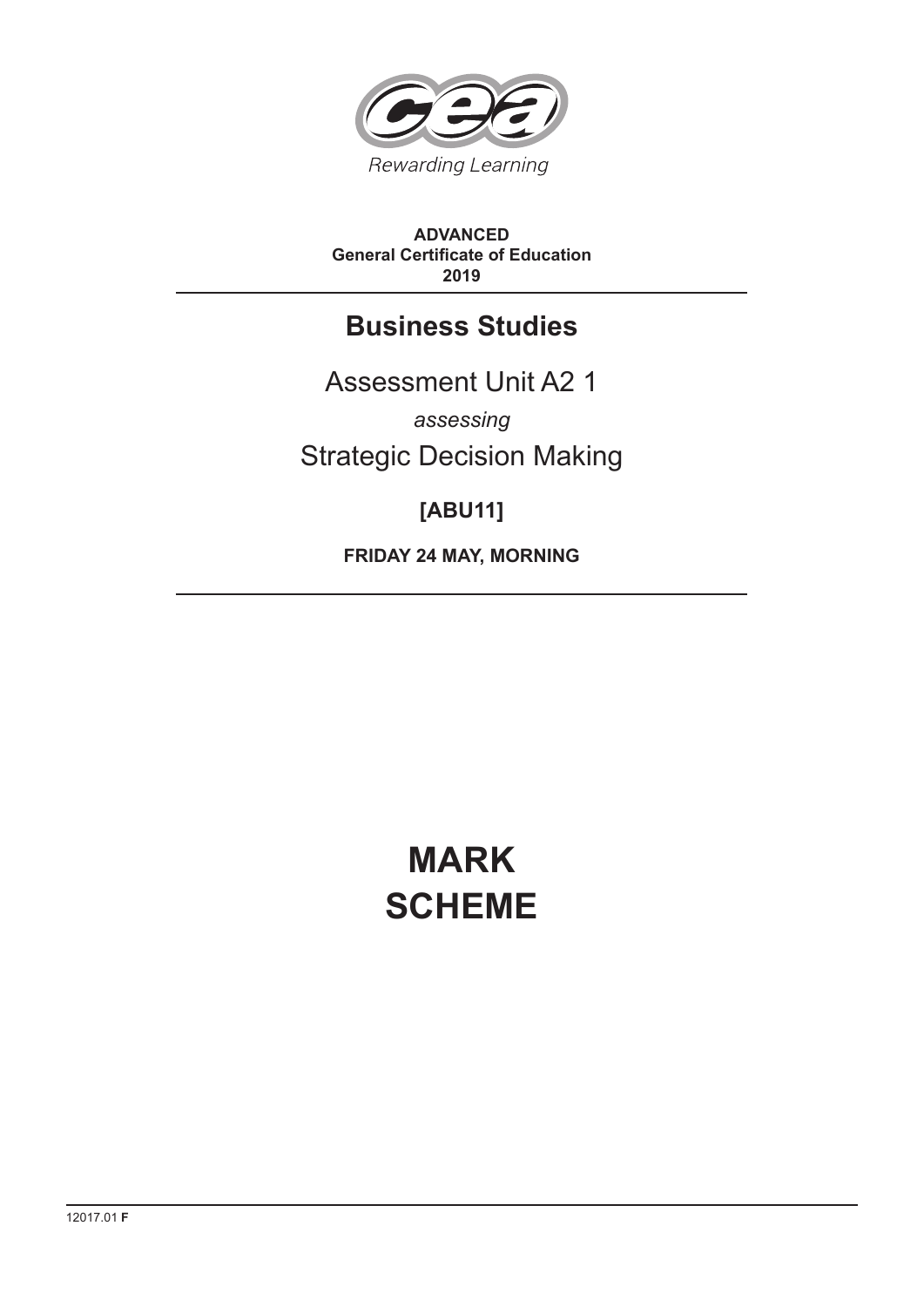#### **General Marking Instructions**

#### *Introduction*

The main purpose of the mark scheme is to ensure that examinations are marked accurately, consistently and fairly. The mark scheme provides examiners with an indication of the nature and range of candidates' responses likely to be worthy of credit. It also sets out the criteria which they should apply in allocating marks to candidates' responses.

#### *Assessment objectives*

Below are the assessment objectives for GCE Business Studies.

Candidates should be able to:

- **AO1** Demonstrate knowledge of terms, concepts, theories, methods and models to show an understanding of how individuals and organisations are affected by and respond to business issues.
- **AO2** Apply knowledge and understanding to various business contexts to show how individuals and organisations are affected by and respond to issues.
- **AO3** Analyse issues within business, showing an understanding of the impact of external and internal influences on individuals and organisations.
- **AO4** Evaluate quantitative and qualitative information to make informed judgements and propose evidence-based solutions to business issues.

#### *Quality of candidates' responses*

In marking the examination papers, examiners should be looking for a quality of response reflecting the level of maturity which may reasonably be expected of a 17 or 18-year-old which is the age at which the majority of candidates sit their GCE examinations.

#### *Flexibility in marking*

Mark schemes are not intended to be totally prescriptive. No mark scheme can cover all the responses which candidates may produce. In the event of unanticipated answers, examiners are expected to use their professional judgement to assess the validity of answers. If an answer is particularly problematic, then examiners should seek the guidance of the Supervising Examiner.

#### *Positive marking*

Examiners are encouraged to be positive in their marking, giving appropriate credit for what candidates know, understand and can do rather than penalising candidates for errors or omissions. Examiners should make use of the whole of the available mark range for any particular question and be prepared to award full marks for a response which is as good as might reasonably be expected of a 17 or 18-yearold GCE candidate.

#### *Awarding zero marks*

Marks should only be awarded for valid responses and no marks should be awarded for an answer which is completely incorrect or inappropriate.

#### *Marking Calculations*

In marking answers Involving calculations, examiners should apply the 'own figure rule' so that candidates are not penalised more than once for a computational error. To avoid a candidate being penalised, marks can be awarded where correct conclusions or inferences are made from their incorrect calculations. If a candidate gives the correct answer without showing their working out, full marks should be awarded.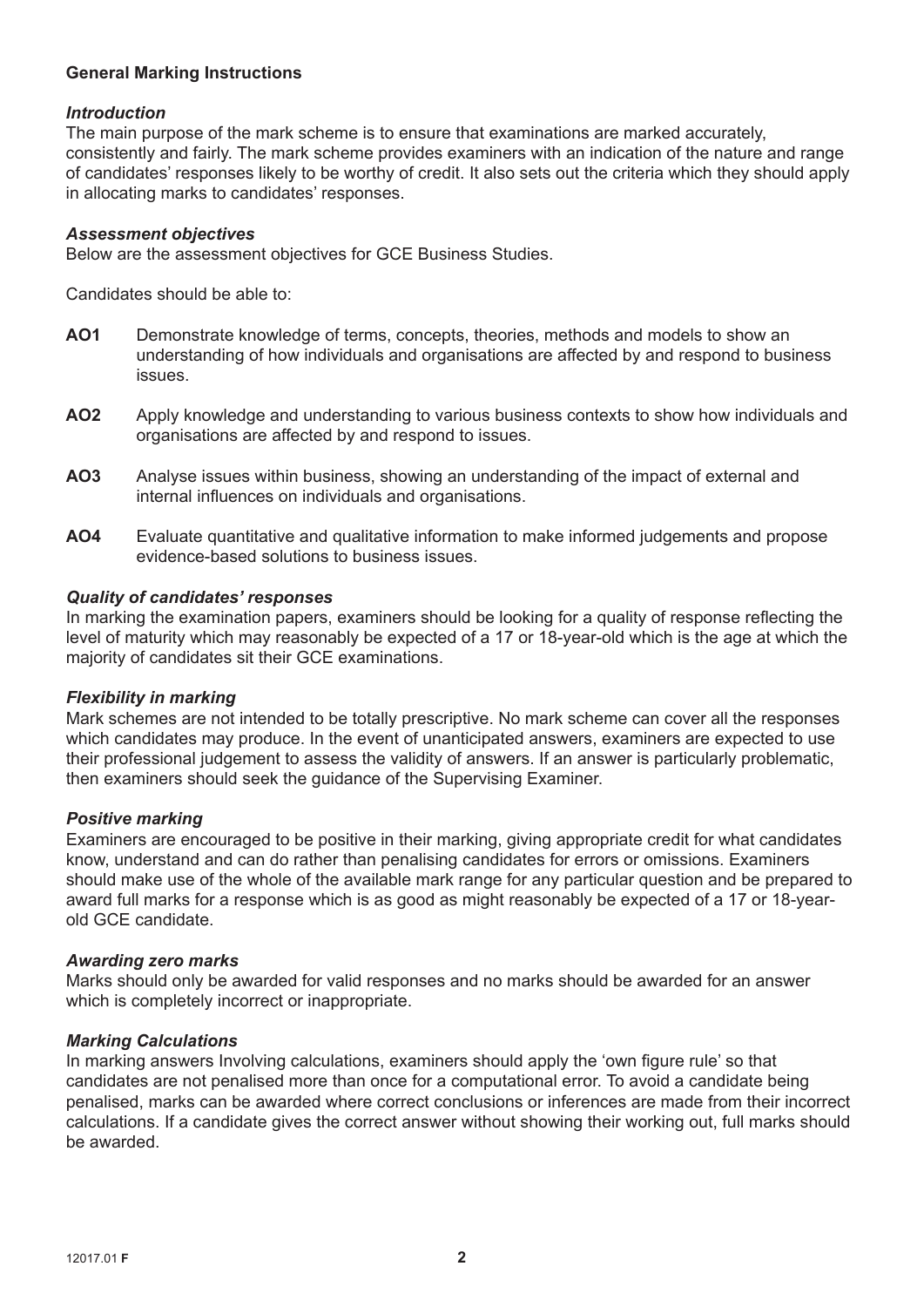# *Types of mark schemes*

Mark schemes for tasks or questions which require candidates to respond in extended written form are marked on the basis of levels of response which take account of the quality of written communication.

Other questions which require only short answers are marked on a point for point basis with marks awarded for each valid piece of information provided.

#### *Levels of response*

In deciding which level of response to award, examiners should look for the 'best fit' bearing in mind that weakness in one area may be compensated for by strength in another. In deciding which mark within a particular level to award to any response, examiners are expected to use their professional judgement.

The following guidance is provided to assist examiners.

- *Threshold performance:* Response which just merits inclusion in the level and should be awarded a mark at or near the bottom of the range.
- *Intermediate performance:* Response which clearly merits inclusion in the level and should be awarded a mark at or near the middle of the range.
- *High performance:* Response which fully satisfies the level description and should be awarded a mark at or near the top of the range.

#### *Quality of written communication*

Quality of written communication is taken into account in assessing candidates' responses to all tasks and questions that require them to respond in extended written form. These tasks and questions are marked on the basis of levels of response. The description for each level of response includes reference to the quality of written communication.

For conciseness, quality of written communication is distinguished within either 3 or 4 levels of response.

Where there are three levels of response, quality of written communication is distinguished as follows:

- Level 1: Quality of written communication is basic.
- Level 2: Quality of written communication is good.
- Level 3: Quality of written communication is excellent.

In interpreting these level descriptions, examiners should refer to the more detailed guidance provided below:

Level 1 (Basic): The candidate makes only a basic selection and use of an appropriate form and style of writing. The organisation of material may lack clarity and coherence. There is little use of specialist vocabulary. Presentation, spelling, punctuation and grammar may be such that intended meaning is not clear.

**Level 2 (Good):** The candidate makes a good selection and use of an appropriate form and style of writing. Relevant material is organised with good clarity and coherence. There is good use of appropriate specialist vocabulary. Presentation, spelling, punctuation and grammar are of a good standard to make meaning clear.

Level 3 (Excellent): The candidate successfully selects and uses the most appropriate form and style of writing. Relevant material is organised with a very high degree of clarity and coherence. There is widespread and accurate use of appropriate specialist vocabulary. Presentation, spelling, punctuation and grammar are of the highest standard to make meaning absolutely clear.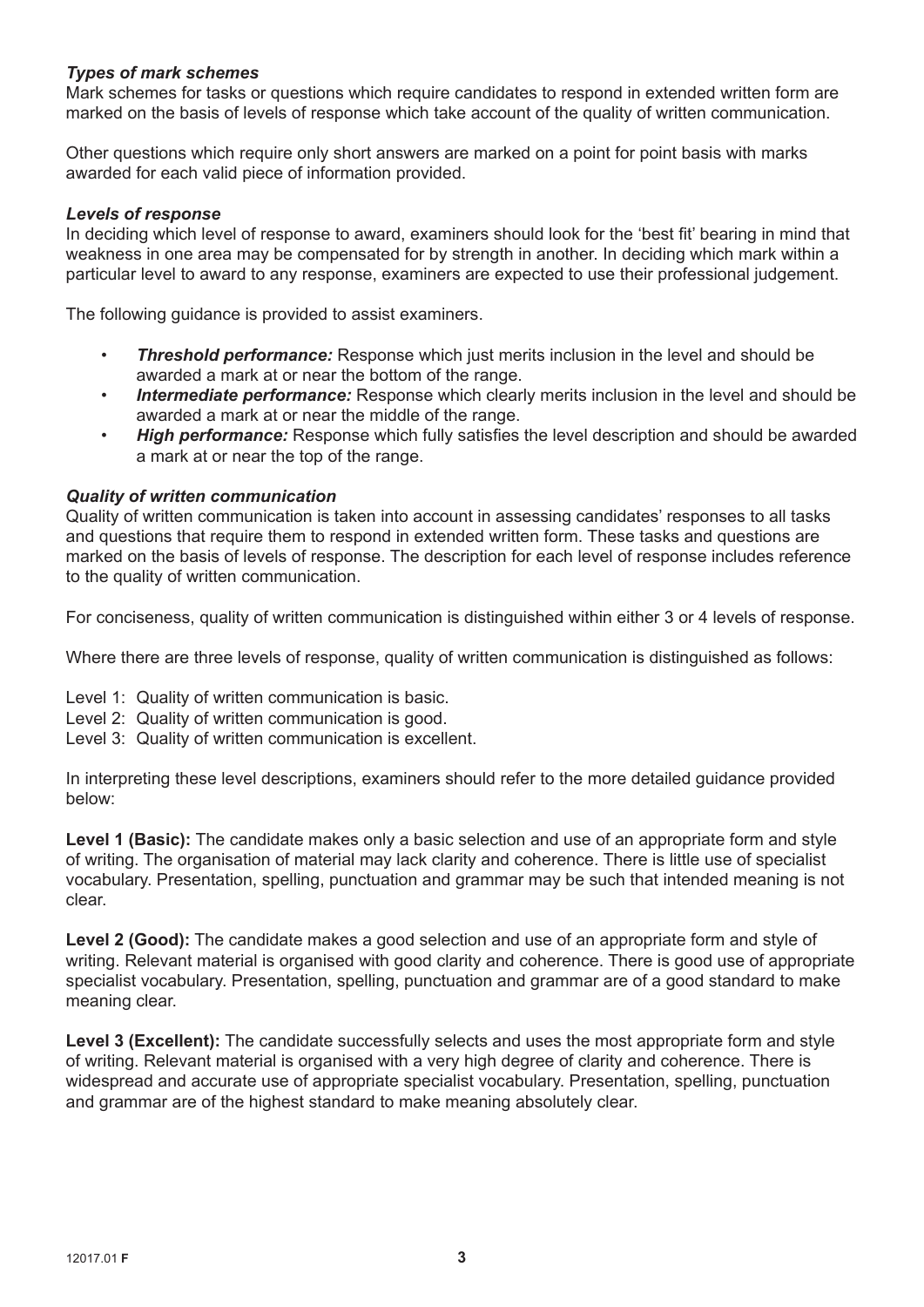Where there are four levels of response, quality of written communication is distinguished as follows:

- Level 1: Quality of written communication is basic.
- Level 2: Quality of written communication is satisfactory.
- Level 3: Quality of written communication is good.
- Level 4: Quality of written communication is excellent.

In interpreting these level descriptions, examiners should refer to the more detailed guidance provided below:

**Level 1 (Basic):** The candidate makes only a basic selection and use of an appropriate form and style of writing. The organisation of material may lack clarity and coherence. There is little use of specialist vocabulary. Presentation, spelling, punctuation and grammar may be such that intended meaning is not clear.

**Level 2 (Satisfactory):** The candidate makes a satisfactory selection and use of an appropriate form and style of writing. Relevant material is organised with some degree of clarity and coherence. There is some use of appropriate specialist vocabulary. Presentation, spelling, punctuation and grammar are of a satisfactory standard to make meaning evident.

**Level 3 (Good):** The candidate makes a good selection and use of an appropriate form and style of writing. Relevant material is organised with good clarity and coherence. There is good use of appropriate specialist vocabulary. Presentation, spelling, punctuation and grammar are of a good standard to make meaning clear.

Level 4 (Excellent): The candidate successfully selects and uses the most appropriate form and style of writing. Relevant material is organised with a high degree of clarity and coherence. There is widespread and accurate use of appropriate specialist vocabulary. Presentation, spelling, punctuation and grammar are of the highest standard to make meaning absolutely clear.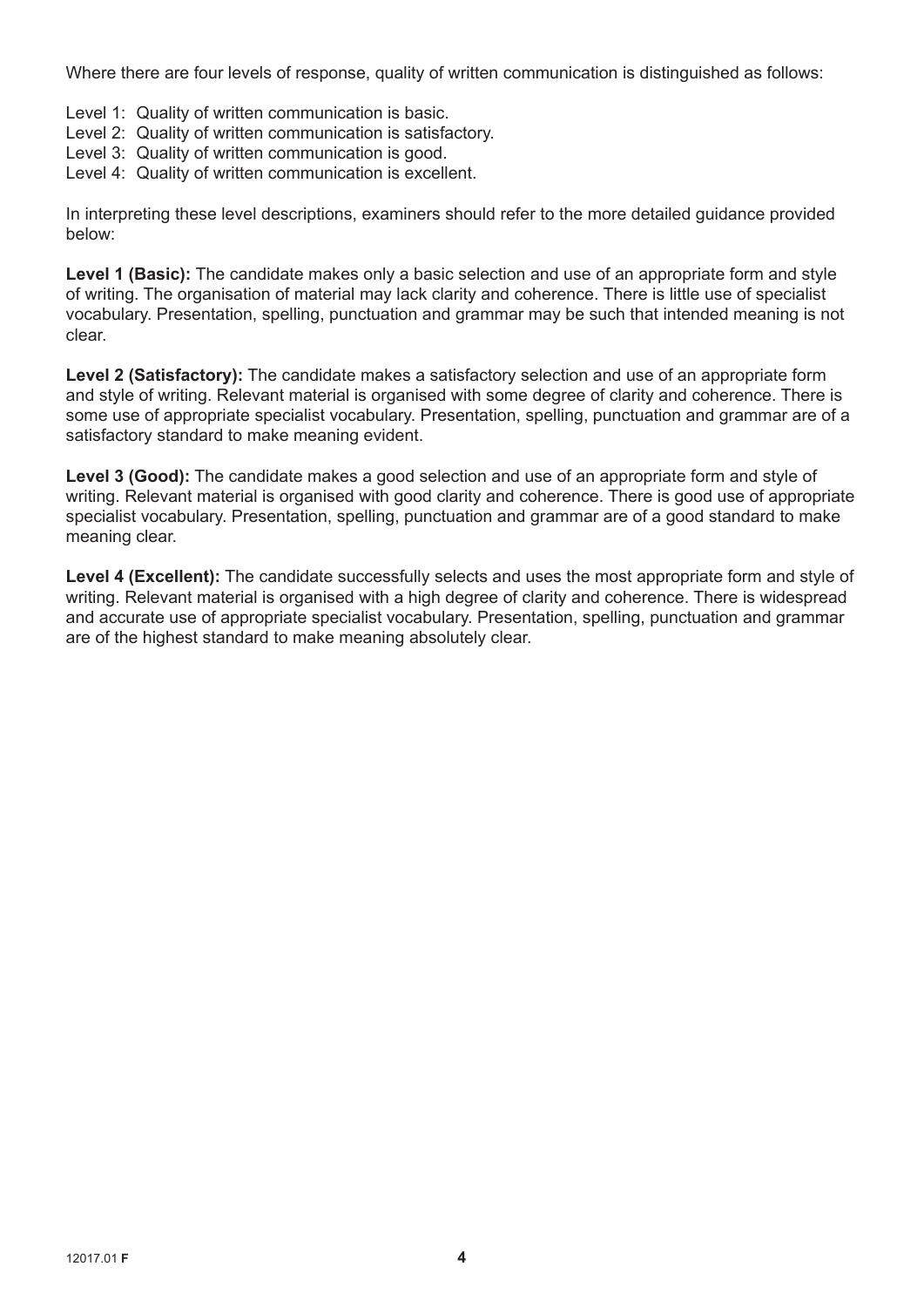#### **1 (a)** (AO1, AO2)

 Explain the term Key Performance Indicators using an example from Ntry Ltd to illustrate your answer.

#### Definition – [2] marks available (AO1)

 Key Performance Indicators are quantifiable measures used to evaluate the success of a project/area of a business. It is a measure of performance.

#### Explanation – [2] marks available (AO2)

Examples from the case study might include the number of:

- New customers per month.
- Output per employee or shift and product reject rate.
- KPIs can be used as part of a target setting process to evaluate how successful Ntry Ltd has been in meeting its objectives in a range of departments/areas.
- Ratio's as a basis for performance.
- Good explanation; good application **EXACTE 14** [4]
- Good explanation; basic application **Example 20** (3)
- **Basic explanation; good application [3]**
- **Basic explanation; basic application [2]** [2]
- Good explanation; no application **EXACTE 10** Cood explanation; no application
- **Basic explanation: no application contract to the explanation contract of the explanation contract of the explorer of the explorer of the explorer of the explorer of the explorer of the explorer of the explorer of the exp**

Valid alternative answers will be credited. [4]

#### **(b) (AO1, AO2)**

 Explain how the 'power' and 'task' elements of Handy's model of organisational culture might be applied within Ntry Ltd.

 Organisational culture encompasses the values and behaviours that define how an organisation operates.

 Candidates should explain how the 'power' and 'task' elements might be applied within Ntry Ltd.

 Power culture – At the moment the predominant culture would be the power type. All the control is concentrated in the hands of the Green brothers. This enables them to make swift decisions but also means that they tend to ignore rules and procedures. Few rules and regulations. Power held by Jack and John.

 Task culture – Under John's new proposals the culture type would shift to being task based. There would be a matrix structure in the business. Employees would be organised into teams with expertise drawn from functional areas. Individuals would become more highly motivated as all opinions are taken on board to get the task completed and power would be shifted accordingly.

| $\bullet$ | Good explanation; good application          | $[5] - [6]$ |    |
|-----------|---------------------------------------------|-------------|----|
|           | Good explanation; basic application         | $[3]-[4]$   |    |
| $\bullet$ | Basic explanation; good application         | $[3]-[4]$   |    |
| $\bullet$ | Basic explanation; basic application        | $[1]-[2]$   |    |
| $\bullet$ | Good explanation; no application            | $[1]-[2]$   |    |
| $\bullet$ | Basic explanation; no application           | [1]         |    |
| $\bullet$ | No explanation; no application              | [0]         |    |
|           | Valid alternative answers will be credited. | [6]         | 10 |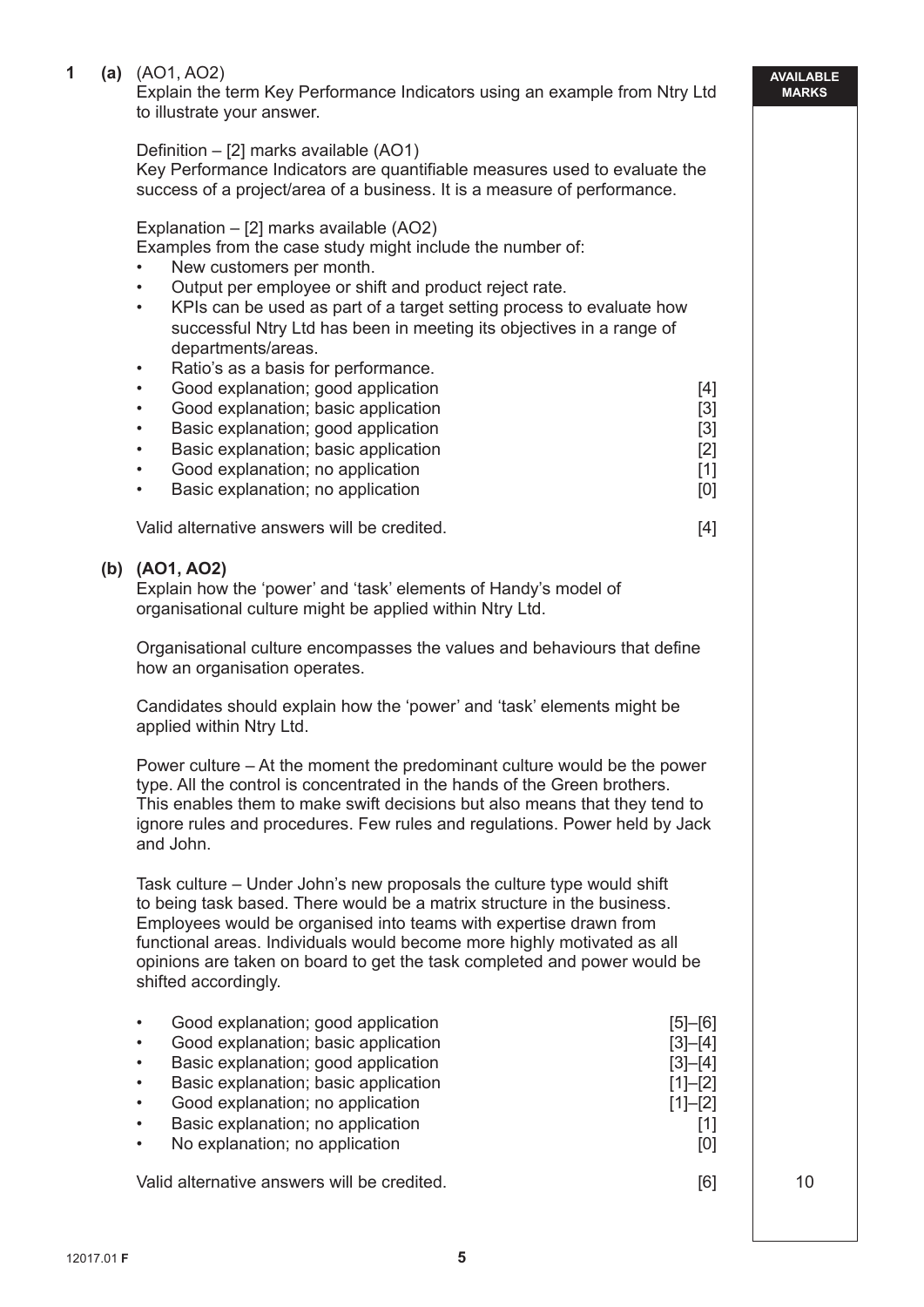# **2** (AO1, AO2, AO3, AO4)

Evaluate the need for contingency planning within Ntry Ltd.

- Sets out What Ifs? Helps Ntry Ltd. plan for unexpected events. Contingency Planning involves planning to deal with a range of events that may or may not actually happen. By having thought about possible scenarios beforehand, it is more likely that a company such as Ntry Ltd would be better prepared to deal with them.
- By having contingency plans Ntry Ltd would be able to ensure that it has resources ready to deal with any action by a foreign competitor designed to win market share from Ntry Ltd. The case study states that this was not the case previously when a competitor launched an advertising campaign.
- Currently, there is uncertainty over the future of one of Ntry Ltd.'s main wood suppliers. It would be wise to undertake contingency planning now so that production does not suffer if supplies are disrupted in the future.
- There are currently several ongoing disputes with employees and Jack envisages problems in motivating employees to undertake training so that they can operate the new machines. Contingency planning would allow Ntry Ltd to prepare so that production can continue as efficiently as possible.
- However, Jack is concerned that the day to day running of the business might suffer if time is taken up with contingency planning.
- Ntry Ltd may be beginning to experience liquidity problems as indicated by the current ratio. It may not have enough finance or be able to spare resources to undertake contingency planning.
- It may be unwise for Ntry Ltd to waste resources preparing for events that may never happen such as the supplier going out of business.
- Gives greater confidence to managers. Due to it being an a Ltd managers are involved more.

# **Level 3 ([11]–[15])**

An excellent response demonstrates:

- Comprehensive and relevant knowledge and understanding of the benefits and drawbacks of contingency planning.
- Appropriate use of relevant source material, coming to a fully supported argument.
- Well-focused and sound analysis.
- Highly appropriate, clear and logical evaluation.
- An excellent quality of written communication.

# **Level 2 ([6]–[10])**

A good response demonstrates:

- Good knowledge and understanding of the benefits and drawbacks of contingency planning.
- Mostly appropriate use of relevant source material to support the analysis.
- Good analysis of relevant issues.
- Mostly appropriate, clear and logical evaluation.
- Good quality of written communication.

# **Level 1 ([1]–[5])**

A basic response demonstrates:

- Basic knowledge and understanding of the benefits and drawbacks of contingency planning.
- Basic use of relevant source material to support the analysis. Some references to source material may not be appropriate.
- Basic analysis of relevant issues.
- Basic evaluation.
- Basic quality of written communication.

Answers not worthy of credit **[0]** marks.

Valid alternative answers will be credited. The same state of the set of the set of the set of the set of the s

**AVAILABLE MARKS**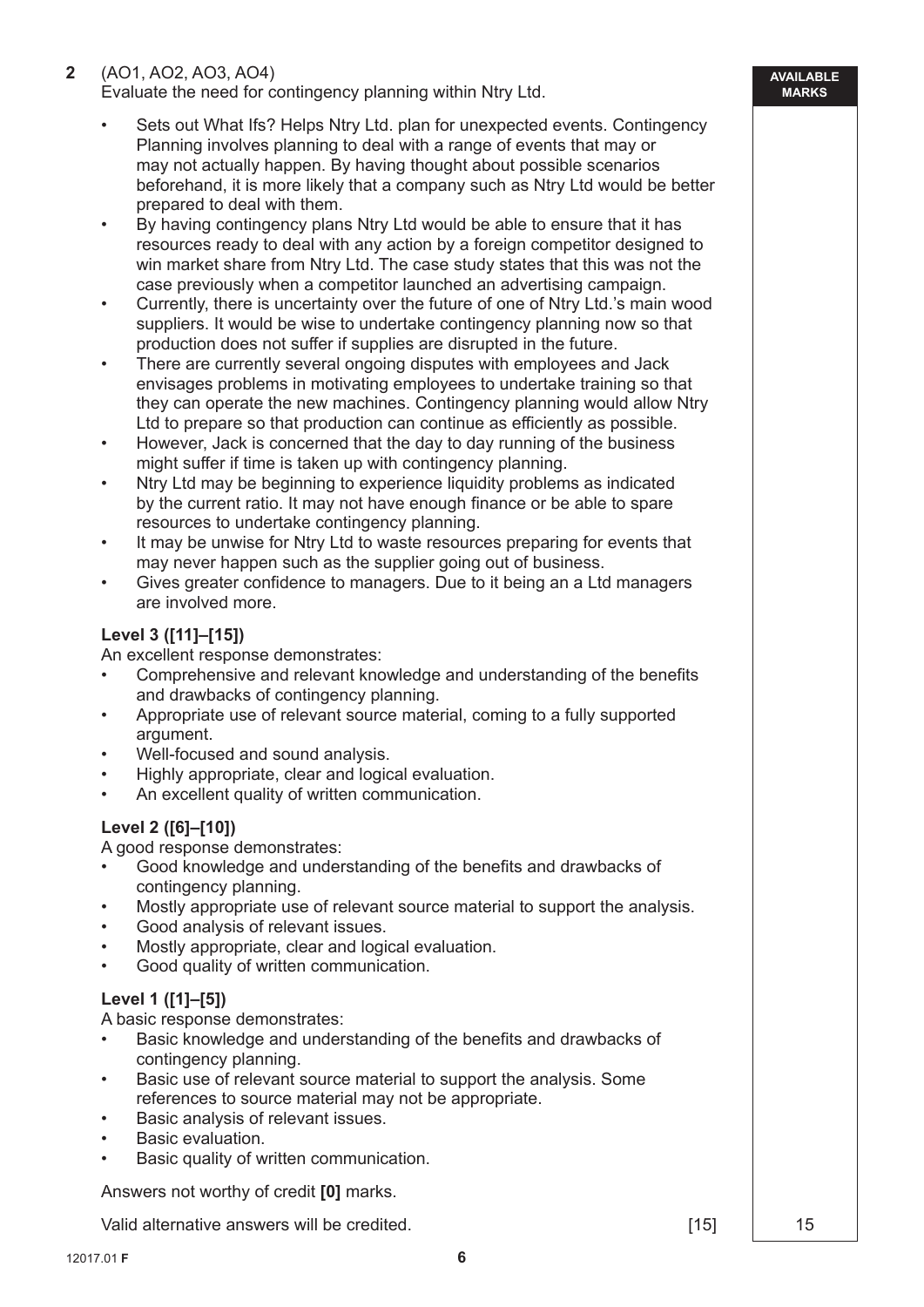Evaluate the performance of Ntry Ltd during 2018 using appropriate performance ratios from **Table 2**.

#### **Gross Profit Margin 35% (2018) 33% (2017)**

 • The Gross Profit Percentage has improved from 33% to 35%. This is significant in that it was achieved in a period when Ntry Ltd had to deal with a foreign competitor, so the business is appearing to be controlling its revenue, material costs and stocks well.

#### **Net Profit Margin 12.4% (2018) 12% (2017)**

 • The Net Profit Percentage also increased from 12% in 2017 to 12.4% in 2018. However, although this represented an improvement in profitability if expenses were controlled then the net profit % should also have increased by 2% to 14%. Ntry Ltd needs to be careful because there is still a significant difference between this and the Gross Profit Percentage, i.e. 1,6%. This may indicate that some costs including marketing costs, for example, are too high.

#### **Return on Capital Employed. ROCE 9.1% (2018) 8.2% (2017)**

 • The Board of Directors can assess the profitability of the Ntry Ltd using the ROCE ratio. This appears healthy at 9.1% and is up from 8.2% in 2017. It would need to be compared to similar businesses or to targets set to get a meaningful interpretation though.

#### **Current Ratio 1.4 : 1 (2018) 2.1 : 1 (2017)**

 • The Board of Directors can see that the current ratio has worsened from 2.1 : 1 in 2017 to 1.4 : 1 in 2018. This may indicate that there is a liquidity problem in the business, a decrease in cash at bank caused by possible Dividend pay-outs. This may make the proposed new expansion very difficult as it will require £11m. However, many businesses operate effectively with a current ratio well below the recommended 2:1

#### **Gearing Ratio 52% (2018) 37% (2017)**

 • The Gearing ratio has worsened from 37% in 2017 to 52% in 2018. This may place the business in difficulty if interest rates rise which will in further profit decreases. However, Ntry Ltd, is now regarded as being highly geared so this may present difficulties. The £11m investment could increase the gearing ratio if they obtain a bank loan. However, a share issue may alleviate that problem.

# **Earnings Per Share 16p (2018) 15p (2017)**

- Earnings per share are up from 15p per share in 2017 to 16p per share in 2018. Shareholders would be happy with this and it is pointed out that dividends are currently much greater than what could be achieved by earning interest in a bank account. However, it may be too high to guarantee that there will be enough funds in the business to undertake future investment.
- However, it needs to be noted that the ratios do not take account of qualitative factors within Ntry Ltd such as the poor workforce morale or possible problems concerning retraining workers to use the new machinery.
- The ratios do not reflect external factors such as the state of the economy which may have impacted upon the performance of Ntry Ltd.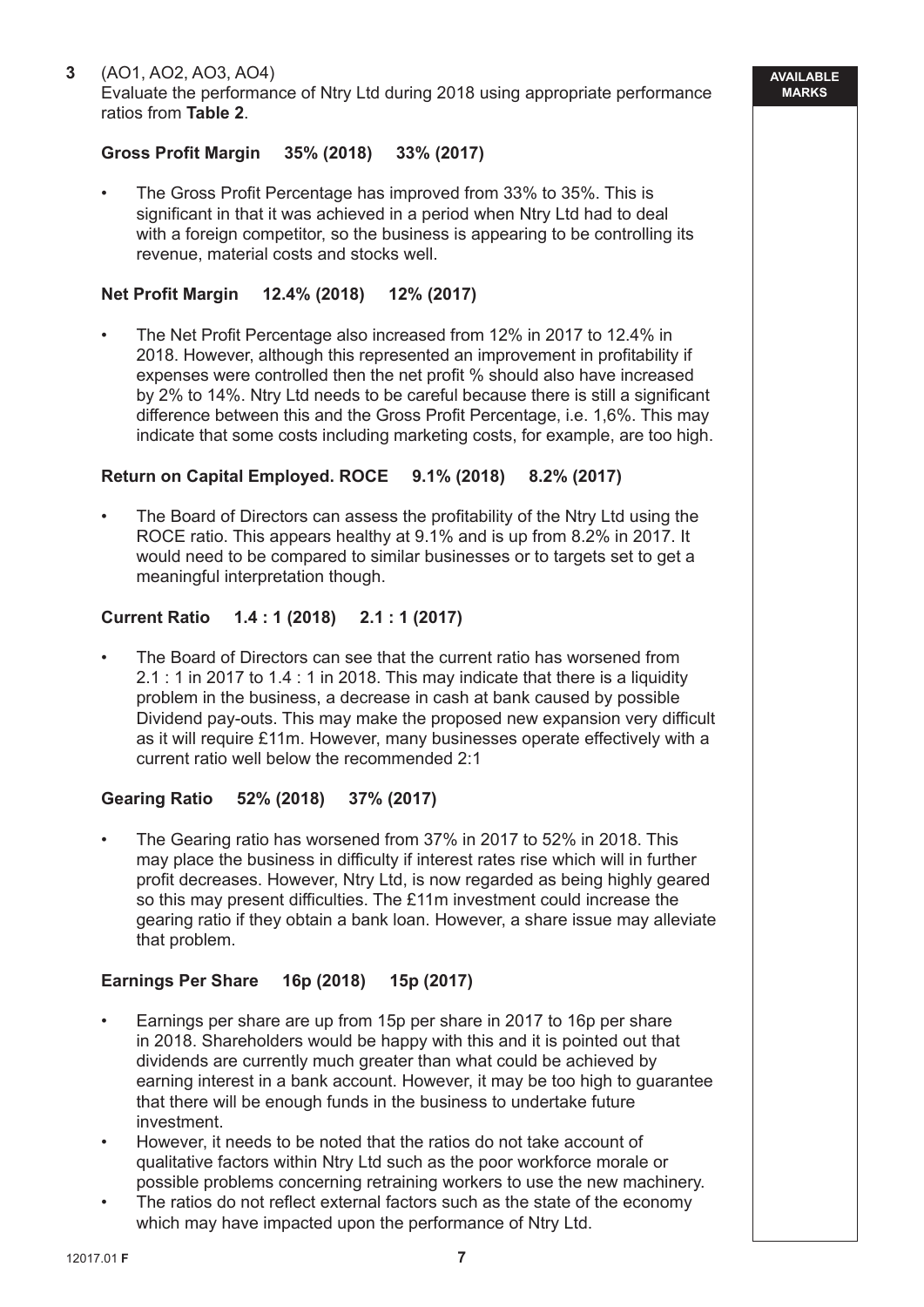# **Level 4 ([16]–[20])**

An excellent response demonstrates:

- Comprehensive and relevant knowledge and understanding of the various financial ratios.
- Highly appropriate, clear and logical evaluation, based on well focused and sound analysis.
- Appropriate use of relevant source material, coming to a fully supported argument.
- An excellent quality of written communication.

# **Level 3 ([11]–[15])**

A good response demonstrates:

- Sound and accurate knowledge and understanding of the various financial ratios.
- An appropriate, clear and logical evaluation, based on focused analysis.
- Mostly appropriate use of relevant source material, coming to a supported argument.
- A good quality of written communication.

# **Level 2 ([6]–[10])**

A satisfactory response demonstrates:

- Satisfactory knowledge and understanding of the various financial ratios.
- A suitable, appropriate evaluation, based on reasonable analysis.
- A sometimes-appropriate use of source material, coming to a partially supported argument.
- A satisfactory quality of written communication.

# **Level 1 ([1]–[5])**

A basic response demonstrates:

- Basic knowledge and understanding of the various financial ratios.
- Basic evaluation, based on limited or no relevant analysis.
- References to source material may not be appropriate.
- A basic quality of written communication.

Answer not worthy of credit **[0]** marks.

Valid alternative answers will be credited. [20] 20

**AVAILABLE MARKS**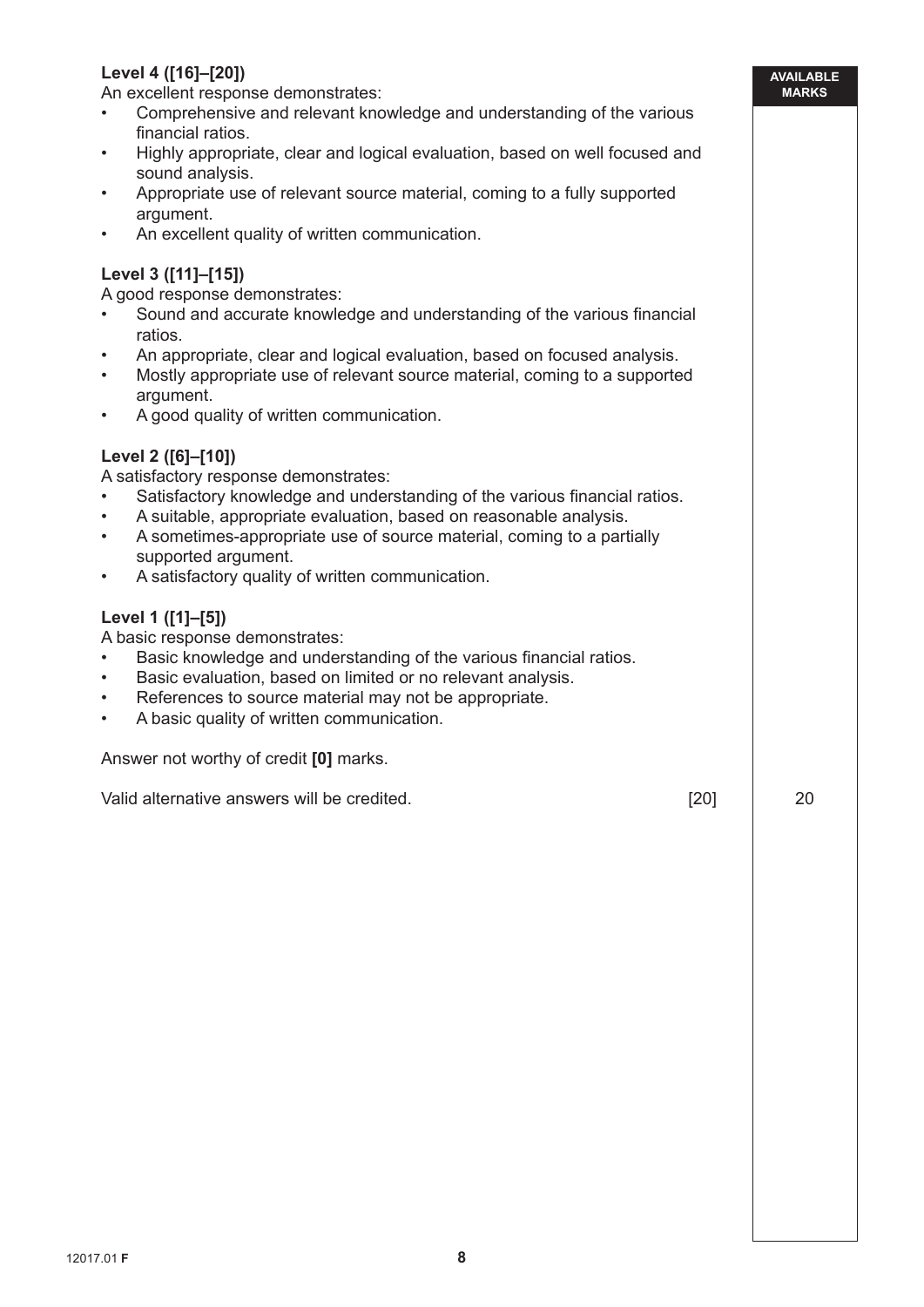# **4** (AO1, AO2, AO3, AO4)

Evaluate the implications of a growth strategy for Ntry Ltd.

- More motivated staff/managers due to the growth of Ntry Ltd.
- Ntry Ltd might be able to take advantage of internal economies of scale that would arise from the purchase of the new machines. These might include technical, marketing or financial economies. These will reduce per unit costs and increase profits for the business.
- Ntry Ltd will be able to 'significantly increase its output and sales'. This will lead to increased market share and profits for further investment and dividends to its shareholders.
- The investment in new machines will improve the corporate image of Ntry Ltd and make it easier to reach new customers in foreign markets and attract new domestic and foreign customers and employees in the future.
- However, there may be difficulties in acquiring finance for the proposed £11million expansion. Profits have not been retained and the business has had to rely more on borrowing recently.
- There will be a need for Ntry Ltd to retrain workers to operate the new machines. This may prove difficult as there is currently discontent in the workforce due to many issues. Extra pressure on employees.
- Although Ntry Ltd may hope to benefit from economies of scale, there may also be significant dis-economies of scale such as poor internal communication which serve to push up costs.
- The change of culture which occurs because of the reorganisation of the workforce into a matrix structure may not be as effective. There would be a transfer of power and control away from the Green brothers and this might mean that decisions take longer to make and are less effective.

# **Level 4 ([16]–[20])**

An excellent response demonstrates:

- Comprehensive and relevant knowledge and understanding of the implications of growth.
- Highly appropriate, clear and logical evaluation, based on well focused and sound analysis.
- Appropriate use of relevant source material, coming to a fully supported argument.
- An excellent quality of written communication.

# **Level 3 ([11]–[15])**

A good response demonstrates:

- Sound and accurate knowledge and understanding of the implications of growth.
- An appropriate, clear and logical evaluation, based on focused analysis.
- Mostly appropriate use of relevant source material, coming to a supported argument.
- A good quality of written communication.

# **Level 2 ([6]–[10])**

A satisfactory response demonstrates:

- Satisfactory knowledge and understanding of the implications of growth.
- A suitable, appropriate evaluation, based on reasonable analysis.
- A sometimes appropriate use of source material, coming to a partially supported argument.
- A satisfactory quality of written communication.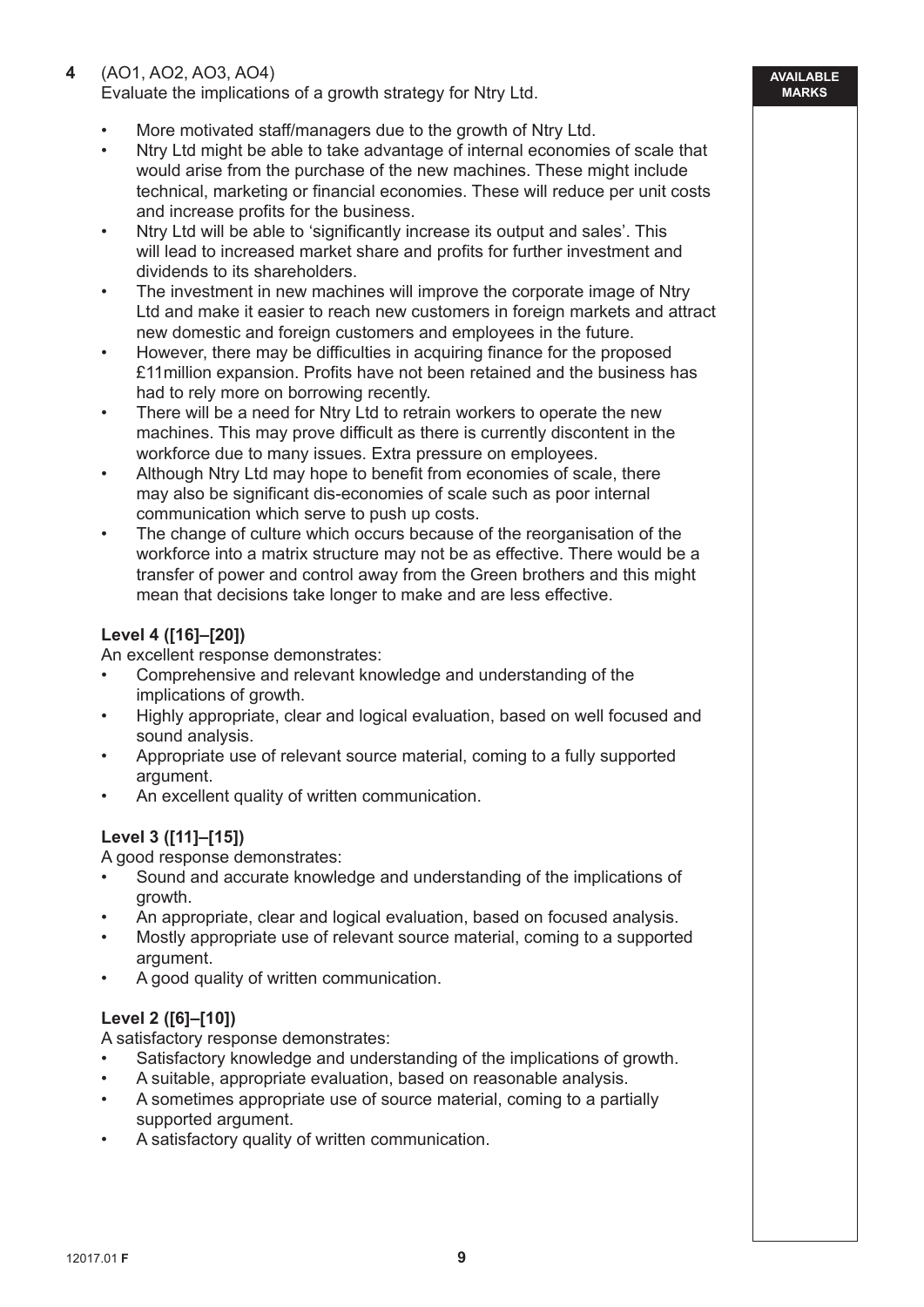| Level 1 [1]–[5]                                                                                                                                                                                                                                                                                                             |      | AVAII ARI F<br><b>MARKS</b> |
|-----------------------------------------------------------------------------------------------------------------------------------------------------------------------------------------------------------------------------------------------------------------------------------------------------------------------------|------|-----------------------------|
| A basic response demonstrates:<br>Basic knowledge and understanding of the implications of growth.<br>$\bullet$<br>Basic evaluation, based on limited or no relevant analysis.<br>$\bullet$<br>References to source material may not be appropriate.<br>$\bullet$<br>A basic quality of written communication.<br>$\bullet$ |      |                             |
| Answers not worthy of credit [0] marks.                                                                                                                                                                                                                                                                                     |      |                             |
| Valid alternative answers will be credited.                                                                                                                                                                                                                                                                                 | [20] | 20                          |
|                                                                                                                                                                                                                                                                                                                             |      |                             |
|                                                                                                                                                                                                                                                                                                                             |      |                             |
|                                                                                                                                                                                                                                                                                                                             |      |                             |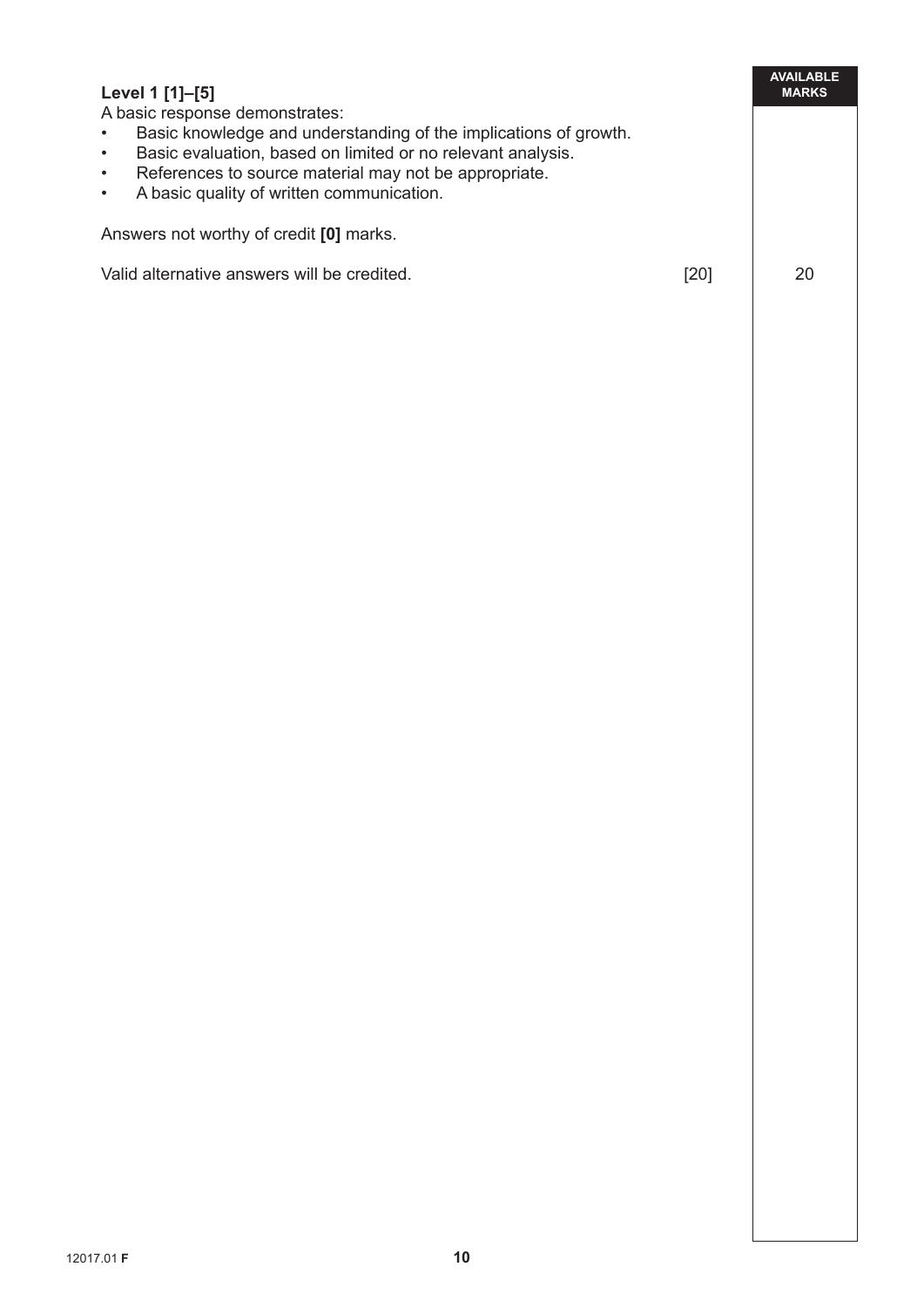# **5** (AO1, AO2, AO3, AO4)

 Evaluate the usefulness of the Net Present Value method of investment appraisal as an aid to decision making in Ntry Ltd.

- NPV is a quantitative method that allows Ntry Ltd to see that the proposed investment should go ahead as it has a positive NPV of £2,954,250.
- NPV takes account of the time value of money by using a discount factor (5%) to allow it to convert all the future cash inflows to their present value over a period of 7 years, where they can be compared to the initial cost of the investment.
- NPV allows Ntry Ltd to take account of all future cash inflows in reaching the decision as to whether the investment in machines should go ahead. This gives it an edge over the payback method of investment appraisal. (Payback period works out at 4 years).
- NPV allows Ntry Ltd to compare and rate alternative investment projects. Jack may wish to carry out an investment appraisal for the other machines which require less labour.
- However, there is considerable difficulty in calculating/predicting accurate cash inflows so far into the future. The machines are estimated to last at least 7 years. This may make findings less accurate. This takes time.
- There is no guarantee that the 5% discount rate applied by John Green will be the same over the lifetime of the machines, i.e. 7 years. Why 5%, the rate of inflation is 2% in 2018 but can increase/decrease over the next 7 years.
- Although the proposal to buy the machines has a positive NPV, the £2,954,250 needs to be considered against the £11 million initial costs and the fact that the largest cash inflows take place after four years.
- Ntry Ltd needs to take account of the qualitative factors which may influence the outcome and profitability of the proposal. For example, difficulties motivating employees to undertake training for the new machines or the arrival of more foreign competitors.
- NPV doesn't focus on speed of return.

# **Level 4 ([20]–[25])**

An excellent response demonstrates:

- Comprehensive and relevant knowledge and understanding of the implications of NPV.
- Highly appropriate, clear and logical evaluation, based on well focused and sound analysis.
- Appropriate use of relevant source material, coming to a fully supported argument.
- An excellent quality of written communication.

# **Level 3 ([14]–[19])**

- A good response demonstrates:
- Comprehensive and relevant knowledge and understanding of the NPV method.
- Appropriate use of relevant source material, coming to a fully supported argument.
- Well-focused and sound analysis.
- Highly appropriate, clear and logical evaluation.
- A good quality of written communication.

# **Level 2 ([8]–[13])**

A satisfactory response demonstrates:

- Good knowledge and understanding of the NPV method.
- Mostly appropriate use of relevant source material to support the analysis.
- Good analysis of relevant issues.
- Mostly appropriate, clear and logical evaluation.
- Satisfactory quality of written communication.